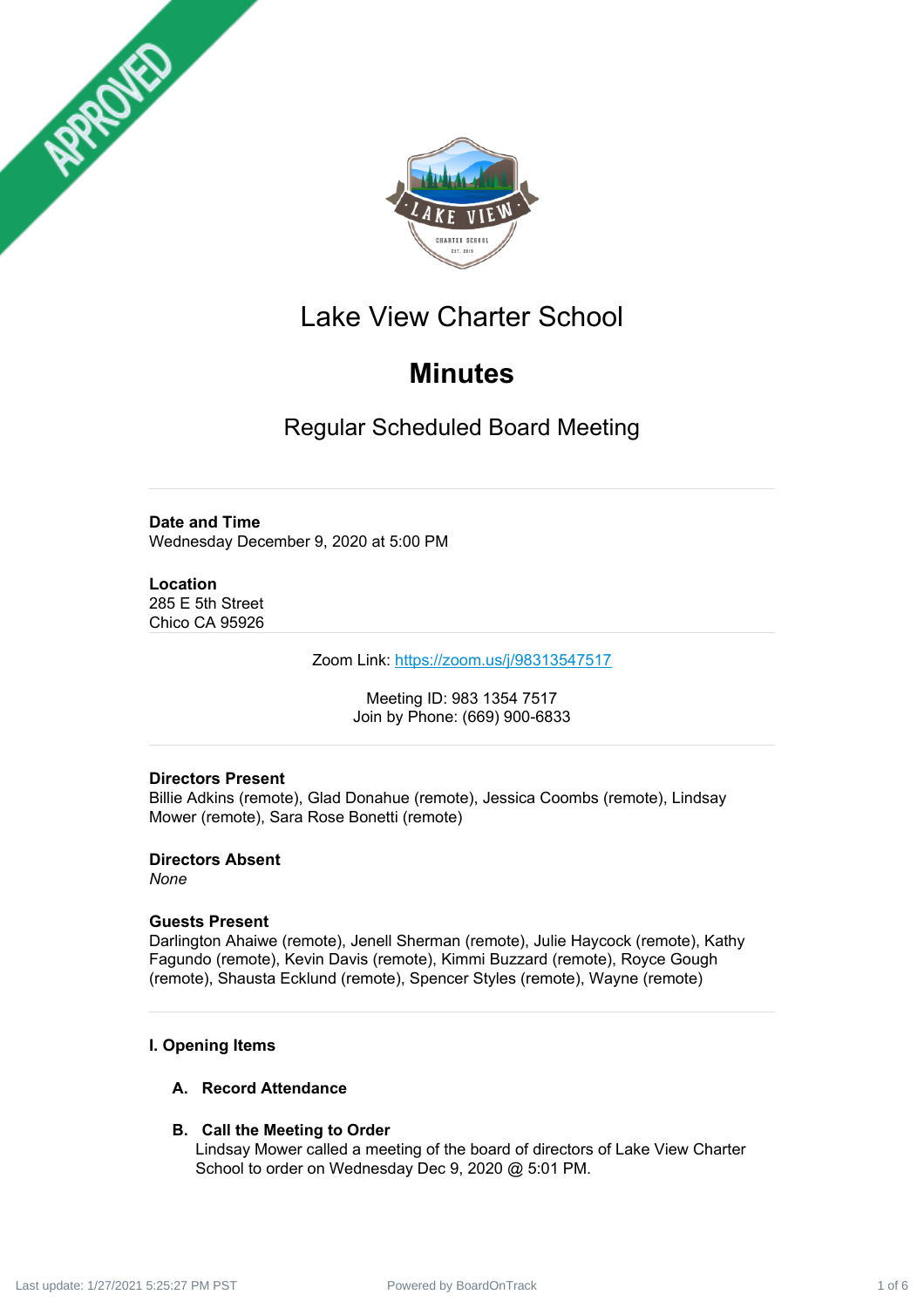#### **C. Approval of the Agenda**

Sara Rose Bonetti made a motion to approve the agenda. Glad Donahue seconded the motion.

The board **VOTED** unanimously to approve the motion.

**Roll Call**

Lindsay Mower Aye Billie Adkins Aye Jessica Coombs Aye Glad Donahue Aye Sara Rose Bonetti Aye

# **D. Public Comments**

There were no public comments.

## **E. Closed Session**

Lindsay Mower made a motion to move into Closed Session at 5:03 pm. Glad Donahue seconded the motion. The board **VOTED** unanimously to approve the motion. **Roll Call** Lindsay Mower Aye Billie Adkins Aye Sara Rose Bonetti Aye Glad Donahue Aye Jessica Coombs Aye Glad Donahue made a motion to move out of Closed Session at 6:13 pm. Sara Rose Bonetti seconded the motion. The board **VOTED** to approve the motion. **Roll Call** Sara Rose Bonetti Aye Billie Adkins Aye Glad Donahue Aye Lindsay Mower Aye Lack Scheduled Board Board Scheduled Board December 8, 1982 - Northogon Board December 1, 2020 at 1992 - Regular Scheduled Board December 1, 2020 at 1992 - 1/27/2022 - 1/27/2022 - 1/27/2022 - 1/27/2022 - 1/27/2022 - 1/2

Jessica Coombs Aye

## **F. Announcement of Any Action Taken During Closed Session** No action was taken in Closed Session.

# **G. Executive Director's Report**

- 1. Student Achievement
- 2. Planning for next year
- 3. Professional Development
- 4. Enrichment updates including vendor services
- 5. Community Resources Page launched on the school's website that includes local resources and contact information
- 6. Enrollment Update 468 students currently
- 7. WASC Accreditation
- 8. Learning Loss Mitigation Funds: Update on specific resources and purchases
- 9. AB 1505:
	- How the legislation affects achievement data & charter renewal
	- The purpose is to align priorities and goals
- 10. STAR Assessment Update: Assessment windows / the platform has been recalibrated to be in line with CAASPP / Lindsay Mower asked if the school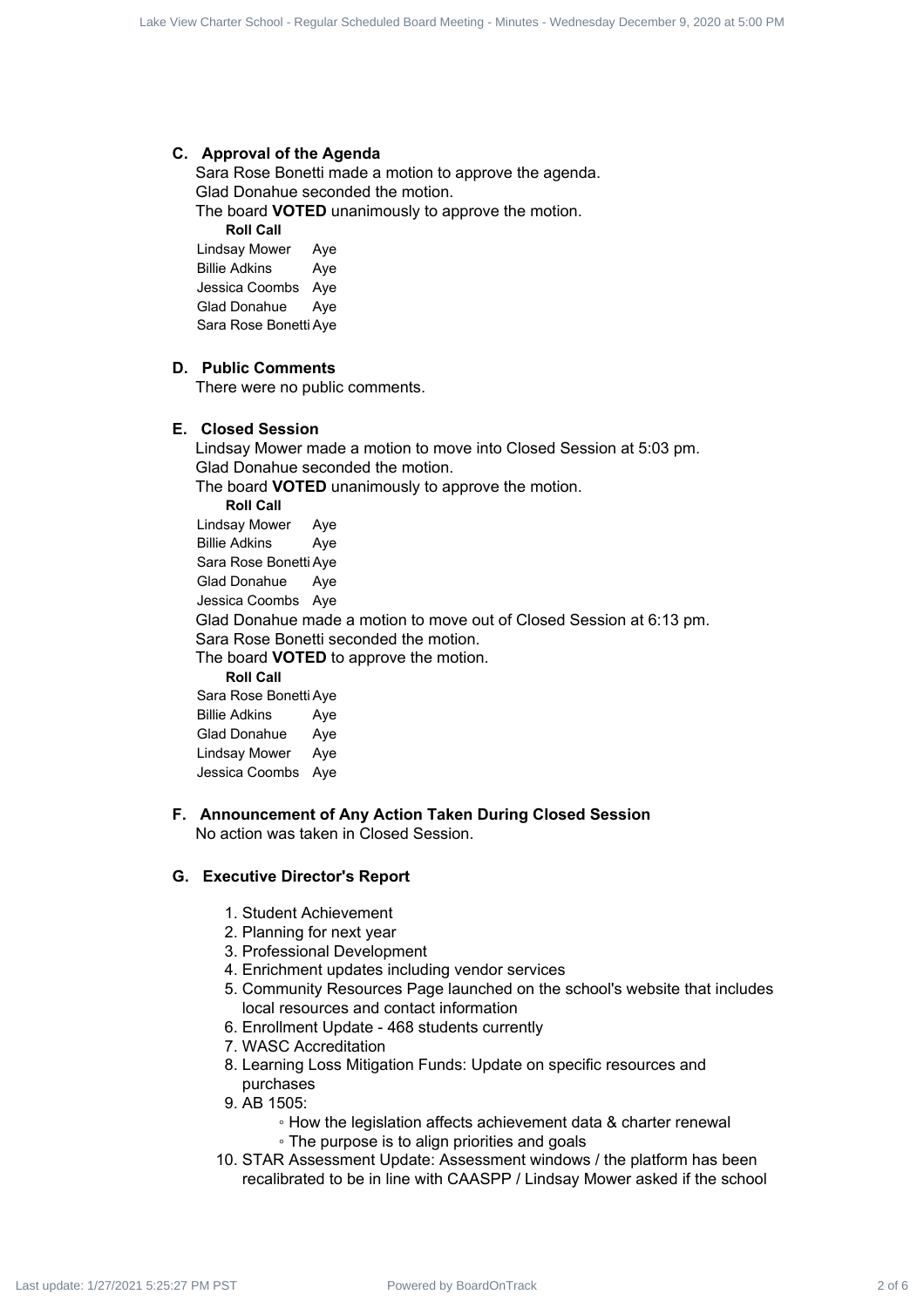would be taking the CAASPP this year. Kristie reported that the discussions are still being had at the state level and so the school is in a holding pattern

#### **H. Multi-Cultural Diversity Inclusion Perspectives Update**

Deanna Dyer presented the Multi-Cultural Diversity Inclusion Perspectives Update.

Billie Adkins asked if the offerings were being recorded. Deanna Dyer replied that because of student privacy issues recordings are not currently possible.

Glad Donahue asked when the resources will be available. Deanna Dyer reported a website will house all resources.

Sara Rose Bonetti asked if a public statement around Black Lives Matter would be something the Board should continue. Deanna Dyersaid that the MDIP group is just getting started and that the focus on being open and invitational.

#### **I. Approve Minutes**

Glad Donahue made a motion to approve the minutes from Regular Scheduled Board Meeting on 10-28-20.

Billie Adkins seconded the motion.

The board **VOTED** unanimously to approve the motion.

**Roll Call**

Lindsay Mower Aye Jessica Coombs Aye Glad Donahue Aye Sara Rose Bonetti Aye Billie Adkins Aye

#### **J. Approve Minutes**

Sara Rose Bonetti Aye

Lindsay Mower made a motion to approve the minutes from Special Board Meeting on 12-02-20. Glad Donahue seconded the motion. The board **VOTED** unanimously to approve the motion. **Roll Call** Jessica Coombs Aye Glad Donahue Aye Lindsay Mower Aye Billie Adkins Aye Fower Contract Schedule Meeting School - Regular Schedule Schedule Schedule Schedule Schedule Schedule Schedule<br>
Powered by Board Meeting Powered Board Schedule Schedule Schedule Schedule Schedule Schedule Schedule Sche

#### **II. Finance**

#### **A. Finance Training Workshop - Part 1**

Part 1 of 2 of the Charter Impact Board Financial Workshop:

- Overview of where school funding comes from (Local Control Funding Formula and others), student groups, timelines, and current issues (Learning Loss Mitigation Funds and Deferrals).
- Budget Process and Timeline: Developing a draft budget, adjust the budget based on the governor's budget, and monthly monitoring and forecasting.

#### **B. October Financials & First Interim Report**

Sara Rose Bonetti made a motion to approve the October Financials & First Interim Report.

Glad Donahue seconded the motion.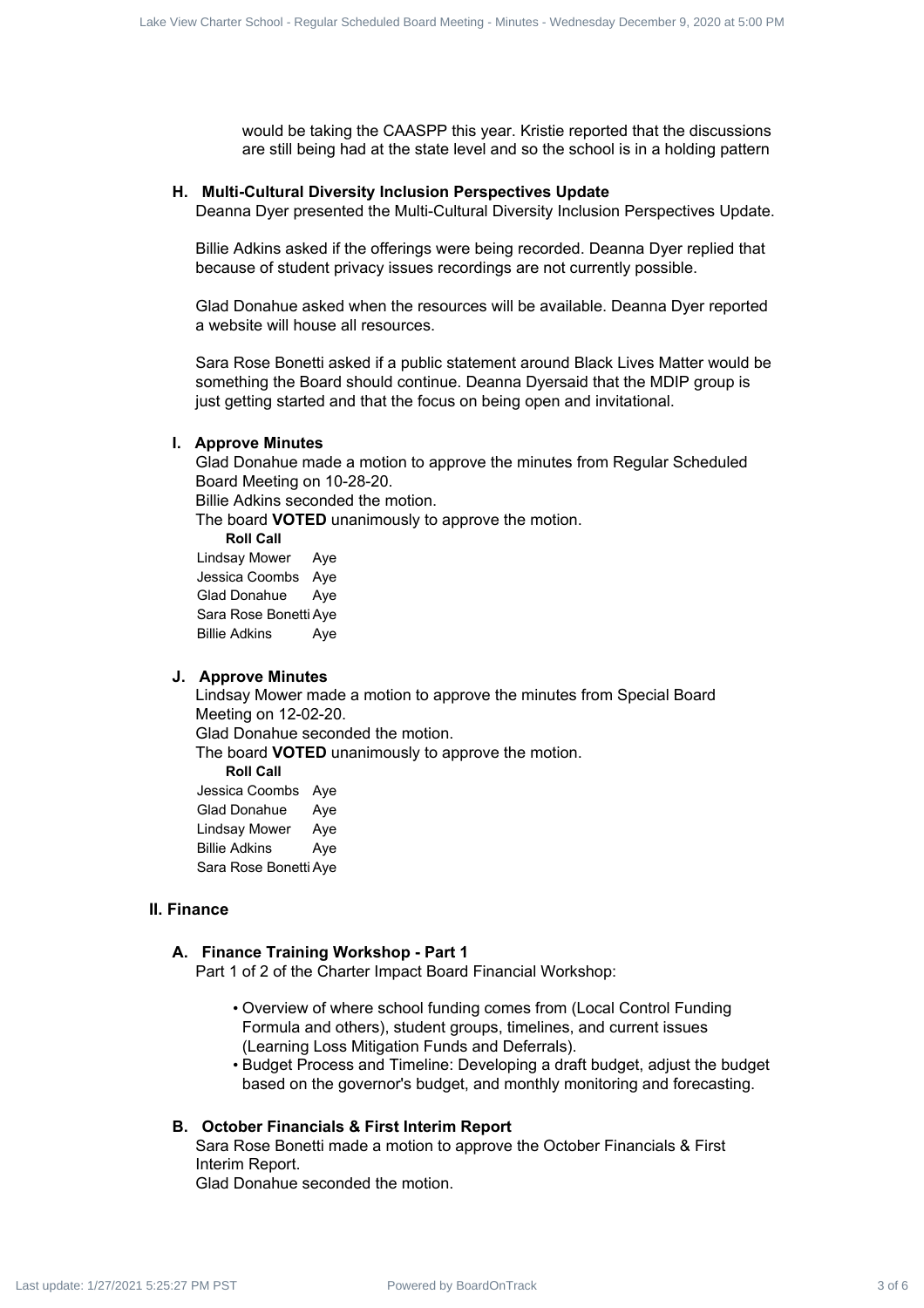The board **VOTED** unanimously to approve the motion.

**Roll Call** Jessica Coombs Aye Sara Rose Bonetti Aye Billie Adkins Aye Lindsay Mower Aye Glad Donahue Aye

#### **C. Budget Overview for Parents**

Lindsay Mower made a motion to approve the Budget Overview for Parents. Sara Rose Bonetti seconded the motion.

The board **VOTED** unanimously to approve the motion.

**Roll Call** Glad Donahue Aye Billie Adkins Aye Sara Rose Bonetti Aye Jessica Coombs Aye Lindsay Mower Aye

## **D. Charter School Capital Presentation**

- 1. Organizational Overview and Introduction
- 2. CSC's Mission
- 3. Recession & Funding Solutions

#### **E. Shared Staffing Memorandum of Understanding for High School**

Glad Donahue made a motion to approve the Shared Staffing Memorandum of Understanding for High School.

Billie Adkins seconded the motion.

The board **VOTED** unanimously to approve the motion.

**Roll Call** Lindsay Mower Aye Billie Adkins Aye Sara Rose Bonetti Aye Glad Donahue Aye Jessica Coombs Aye

# **III. Operations**

#### **A. Comprehensive Safety Plan**

Lindsay Mower made a motion to approve the updated Comprehensive Safety Plan.

Billie Adkins seconded the motion.

The board **VOTED** unanimously to approve the motion.

**Roll Call**

Glad Donahue Aye Jessica Coombs Aye Sara Rose Bonetti Aye Billie Adkins Aye Lindsay Mower Aye

#### **B. Employee Handbook**

Billie Adkins made a motion to approve the updated Employee Handbook. Sara Rose Bonetti seconded the motion. The board **VOTED** unanimously to approve the motion. Box Counter Board Contract 4 of 6 Lake View Charter School - Regular Schedule Scheduled Board - Regular School - Regular Schedule Schedule Schedule Schedule Schedule Schedule Schedule Schedule Schedule Schedule Schedule S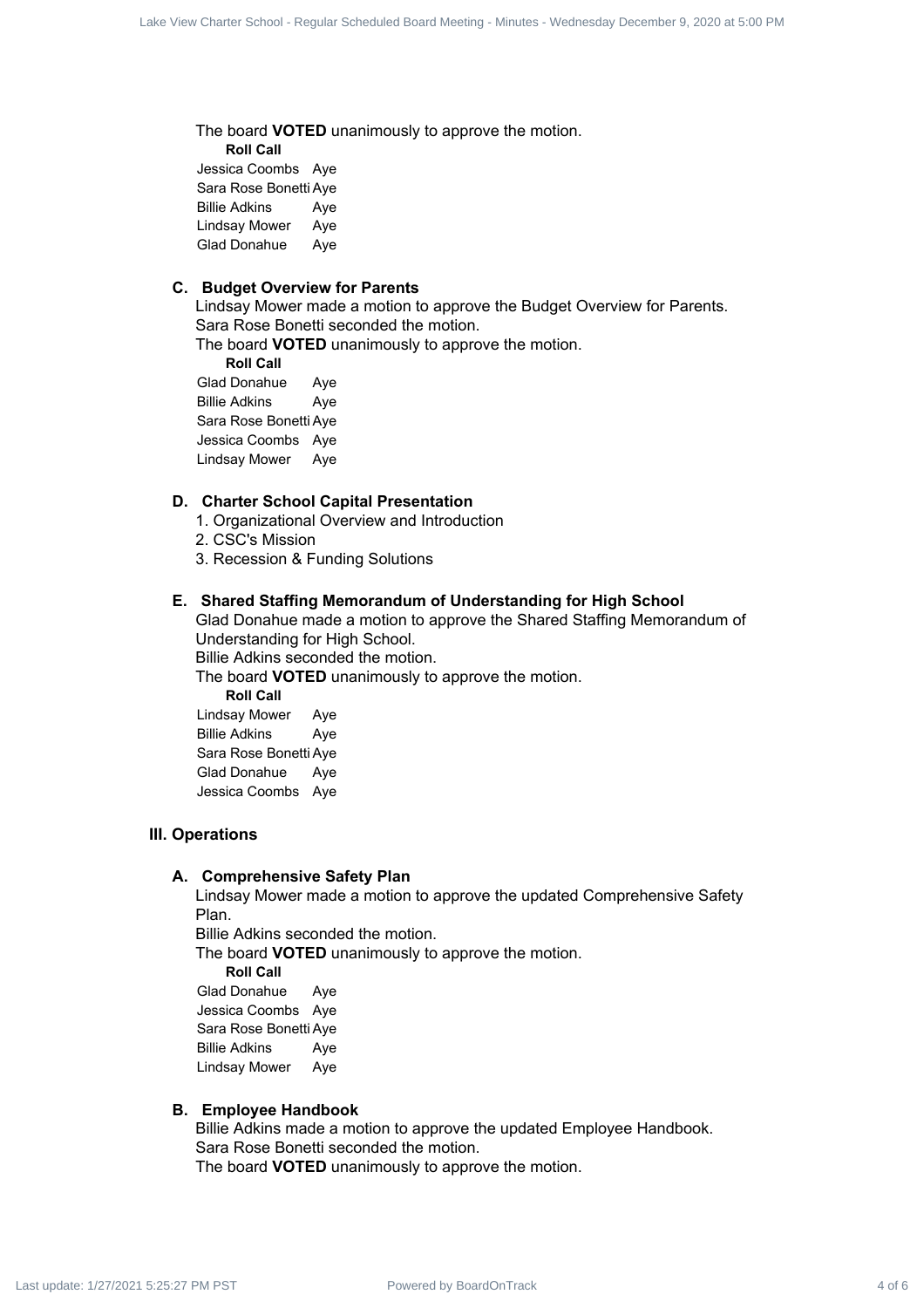# **Roll Call** Jessica Coombs Aye Billie Adkins Aye Glad Donahue Aye

Sara Rose Bonetti Aye Lindsay Mower Aye

#### **IV. Closing Items**

- **A. Board of Director's Comments & Requests** No Board of Director Comments or Requests
- **B. Announcement of Next Regular Scheduled Board Meeting** January 27, 2020 at 5:00 pm

#### **C. Adjourn Meeting**

Lindsay Mower made a motion to adjourn the meeting. Billie Adkins seconded the motion. The board **VOTED** unanimously to approve the motion. **Roll Call** Lindsay Mower Aye Sara Rose Bonetti Aye Billie Adkins Aye Jessica Coombs Aye Glad Donahue Aye There being no further business to be transacted, and upon motion duly made, seconded and approved, the meeting was adjourned at 8:03 PM.

Respectfully Submitted, Lindsay Mower

Prepared by: Kimmi Buzzard

Noted by:

Billie Adkins (Jan 30, 2021 16:11 PST) [Billie Adkins](https://na2.documents.adobe.com/verifier?tx=CBJCHBCAABAA9sR-Y6S2sesdf2NRHcECEOtJMD5PXAZA)

Board Secretary

Public Comment Rules: Members of the public may address the Board on agenda or non-agenda items through the teleconference platform, Zoom. Zoom does not require the members of the public to have an account or login. Please either utilize the chat option to communicate to the administrative team of your desire to address the Board or simply communicate orally your desire to address the Board when the Board asks for public comments. Speakers may be called in the order requests are received. Comments are limited to 2 minutes each, with no more than 15 minutes per single topic. If a member of the public utilizes a translator to address the Board, those individuals are allotted 4 minutes each. If the Board utilizes simultaneous translation equipment in a manner that allows the Board to hear the translated public testimony simultaneously, those individuals are allotted 2 minutes each. By law, the Board is allowed to take action only on items on Board Communication of Equilibrium Charter School - Regular School - Regular Scheduled Board Meeting - Regular School - Regular Scheduled Board Meeting - Minutes - Wednesday December 9, 2020 at 5:00 PM December 9, 2020 at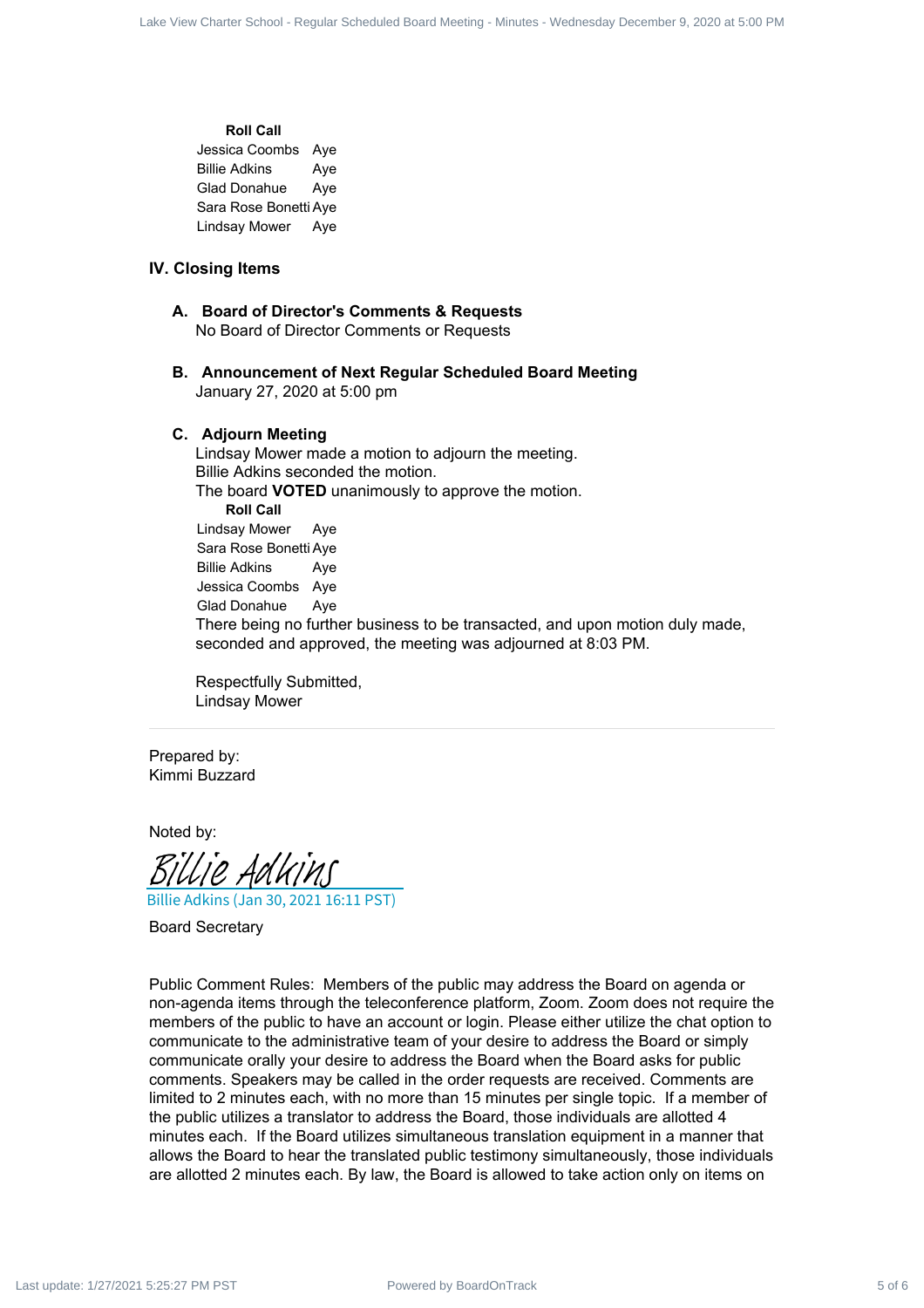the agenda. The Board may, at its discretion, refer a matter to school staff or calendar the issue for future discussion.

Note: The Governing Board encourages those with disabilities to participate fully in the public meeting process. If you need a disability-related modification or accommodation, including auxiliary aids or services, to participate in the public meeting, please contact the Governing Board Office at 951-290-3013 at least 48 hours before the scheduled board meeting so every reasonable effort can be made to accommodate you. (Government Code § 54954.2; Americans with Disabilities Act of 1990, § 202 (42 U.S.C. § 12132)). Last de Ontario Board - Regular Bachard Board - Regular - Regular - Regular Scheduled Board - Regular - Regular December 9, 2020 at 5:00 PM Last update: The December 9, 2020 at 5:00 PM Last update: 1/27/2021 5:27 PM Last